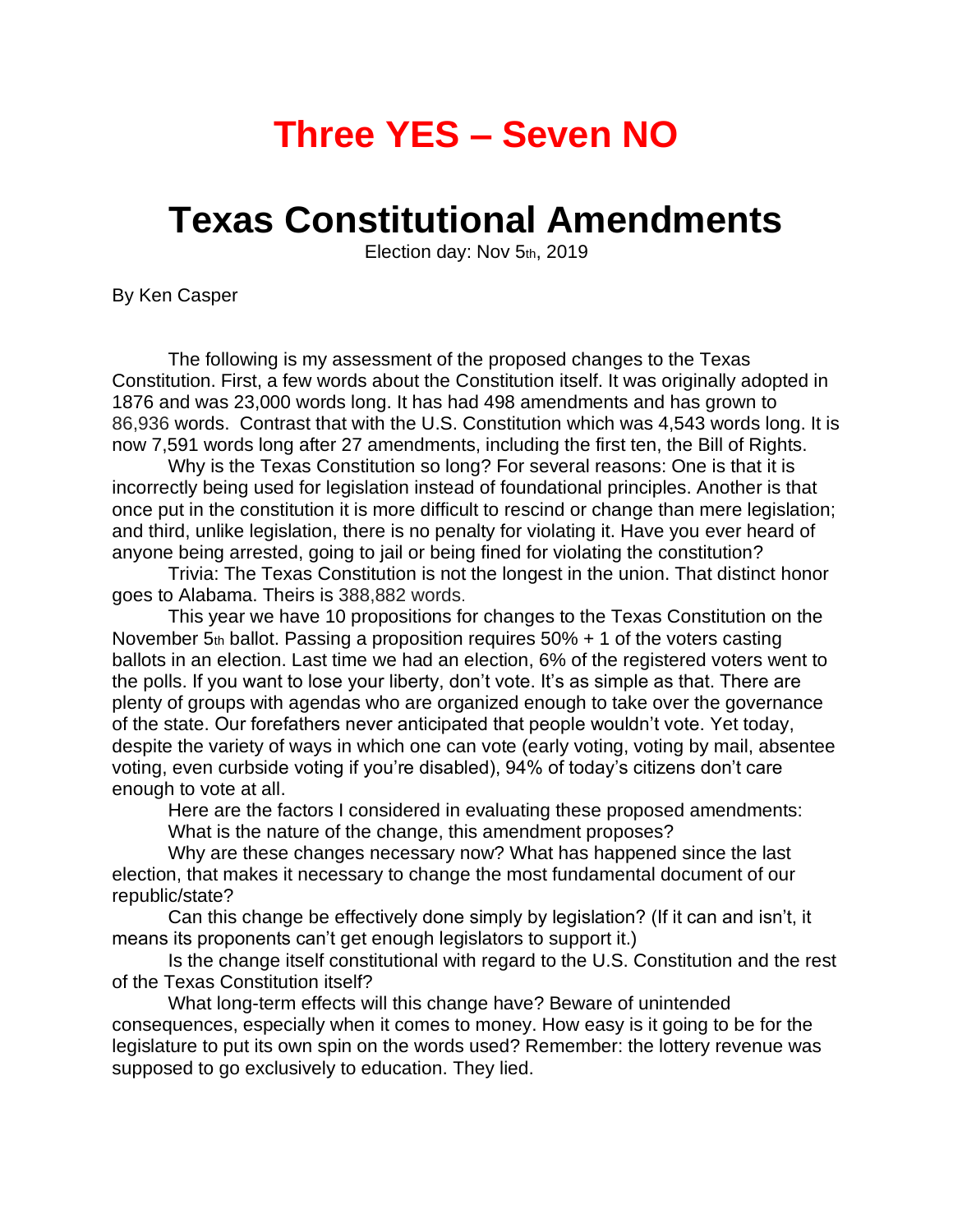## **PROPOSITION 1** (HJR 72) – "THE CONSTITUTIONAL AMENDMENT PERMITTING A PERSON TO HOLD MORE THAN ONE OFFICE AS A MUNICIPAL JUDGE AT THE SAME TIME."

Explanation: This amendment permits a municipal judge, whether appointed or elected, to serve as a municipal judge in more than one municipality at the same time.

Discussion: We are told this amendment is needed to help small towns where there simply aren't enough candidates to fill municipal judge positions. (Municipal judges are the ones who adjudicate traffic tickets and other regulatory provisions.) First: what is a small town? This needs defining. Second: This should be a temporary measure therefore it needs a sunset clause. There isn't one. Third: Why now, after 143 years, is this a problem? With our growing population, why do we suddenly need to double up on positions when in the past we apparently didn't? Is it because with a larger, less established population, we have more violations? Or could this be a way for the "good ole boy" network to keep its power?

Recommendation: NO

**PROPOSITION 2** (SJR 79) – "THE CONSTITUTIONAL AMENDMENT PROVIDING FOR THE ISSUANCE OF ADDITIONAL GENERAL OBLIGATION BONDS BY THE TEXAS WATER DEVELOPMENT BOARD IN AN AMOUNT NOT TO EXCEED \$200 MILLION TO PROVIDE FINANCIAL ASSISTANCE FOR THE DEVELOPMENT OF CERTAIN PROJECTS IN ECONOMICALLY DISTRESSED AREAS."

Explanation: This amendment authorizes the Texas Water Development Board to issue additional general obligation bonds, in an amount that does not exceed \$200 million, for the economically distressed areas program. These bonds can only be used to provide financing for the development of water supply and sewer service projects in those economically distressed areas as defined by law.

Discussion: Note the phrases "development of certain projects in economically distressed areas." Who decides what certain projects are? What is an economically distressed area? This is much too vague. What this really refers to is "colonias," small settlements that spring up are without water and sewage treatment plants (as well as paved roads or access to electrical power). County and state regulations do not require developers to provide basic services if the land doesn't exceed certain numbers of lots. The solution is for those county and state regulations to be fixed, not pile more debt on other people.

Recommendation: NO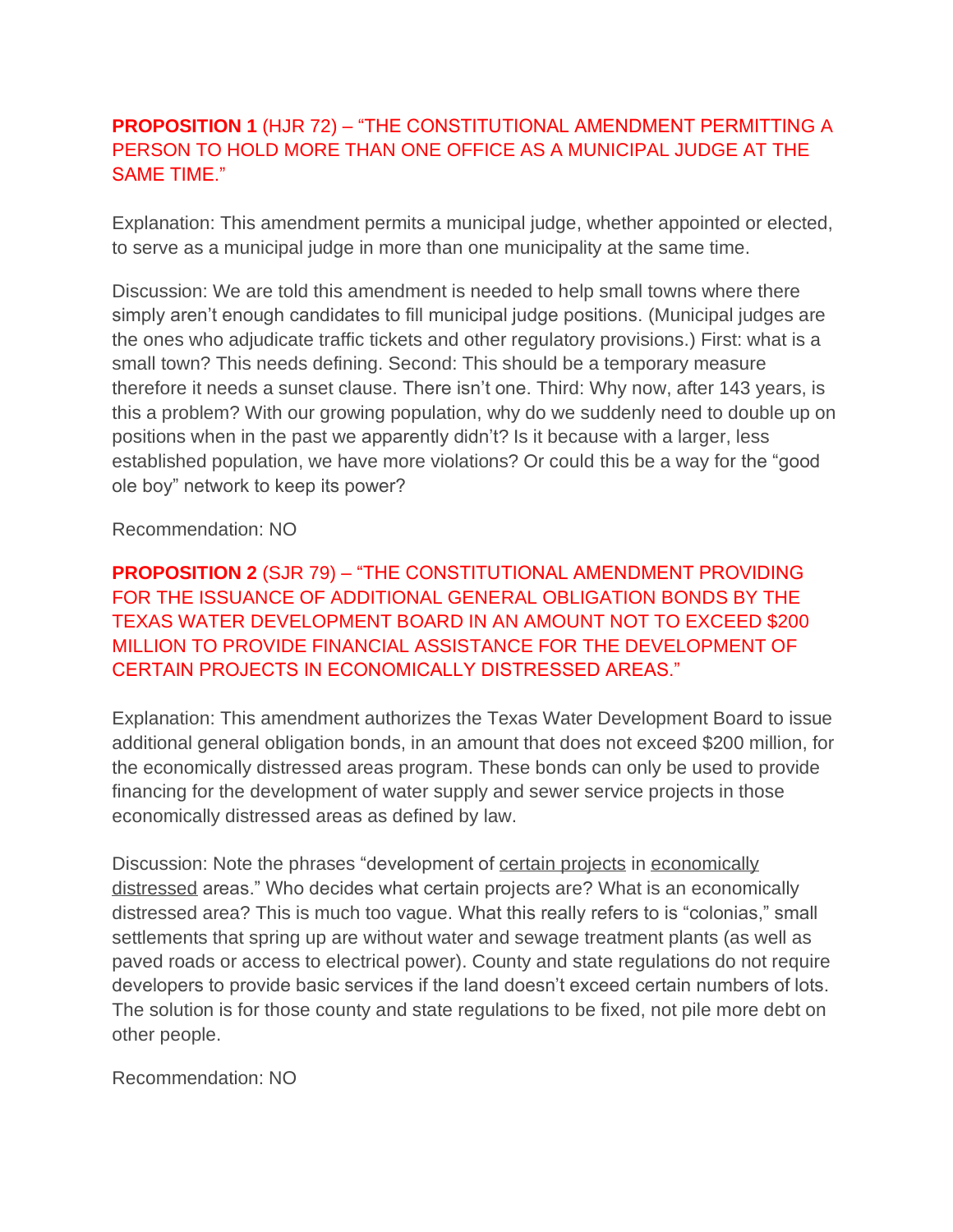## **PROPOSITION 3** (HJR 34) – "THE CONSTITUTIONAL AMENDMENT AUTHORIZING THE LEGISLATURE TO PROVIDE FOR A TEMPORARY EXEMPTION FROM AD VALOREM TAXATION OF A PORTION OF THE APPRAISED VALUE OF CERTAIN PROPERTY DAMAGED BY A DISASTER."

Explanation: The amendment allows the legislature to prescribe the method of determining the amount of the tax exemption and the duration of the exemption. It also allows the legislature to create any additional eligibility requirements for the tax exemption.

Discussion: Again note the terms: temporary exemption and a portion and certain property. This is too vague. How long is temporary? What is certain property? It also smacks of choosing winners and losers by exempting one and not another. Furthermore, doesn't the legislature already have this authority? If not, then there are no exemptions for any properties in a disaster.

Recommendation: NO

#### **PROPOSITION 4** (HJR 38) – "THE CONSTITUTIONAL AMENDMENT PROHIBITING THE IMPOSITION OF AN INDIVIDUAL INCOME TAX, INCLUDING A TAX ON AN INDIVIDUAL'S SHARE OF PARTNERSHIP AND UNINCORPORATED ASSOCIATION INCOME."

Explanation: Contrary to popular belief, the Texas Constitution does not explicitly prohibit an individual income tax. A 1993 amendment authorized the Legislature to impose a personal income tax if a statewide referendum is approved by voters and if the new revenue goes to school property tax cuts and education programs.

This amendment would add the additional requirement of a *2/3 supermajority of both chambers before it goes to the voters*, making it much harder to impose a State income tax.

Discussion: This is one of those cute word games the legislature is so fond of playing. If you don't want a state income tax, you vote YES. If you do want a state income tax, you vote NO. Once we get a state income tax, "Katie, bar the door." The legislature will have a bottomless pit of tax money to spend however they darn well please. Remember, rescinding a constitutional amendment is harder than making one. The politicians in Austin are counting on that. Remember, too, that only 6% of our registered voters bother to go to the polls.

Recommendation: YES (This means **you do not want** a state income tax.)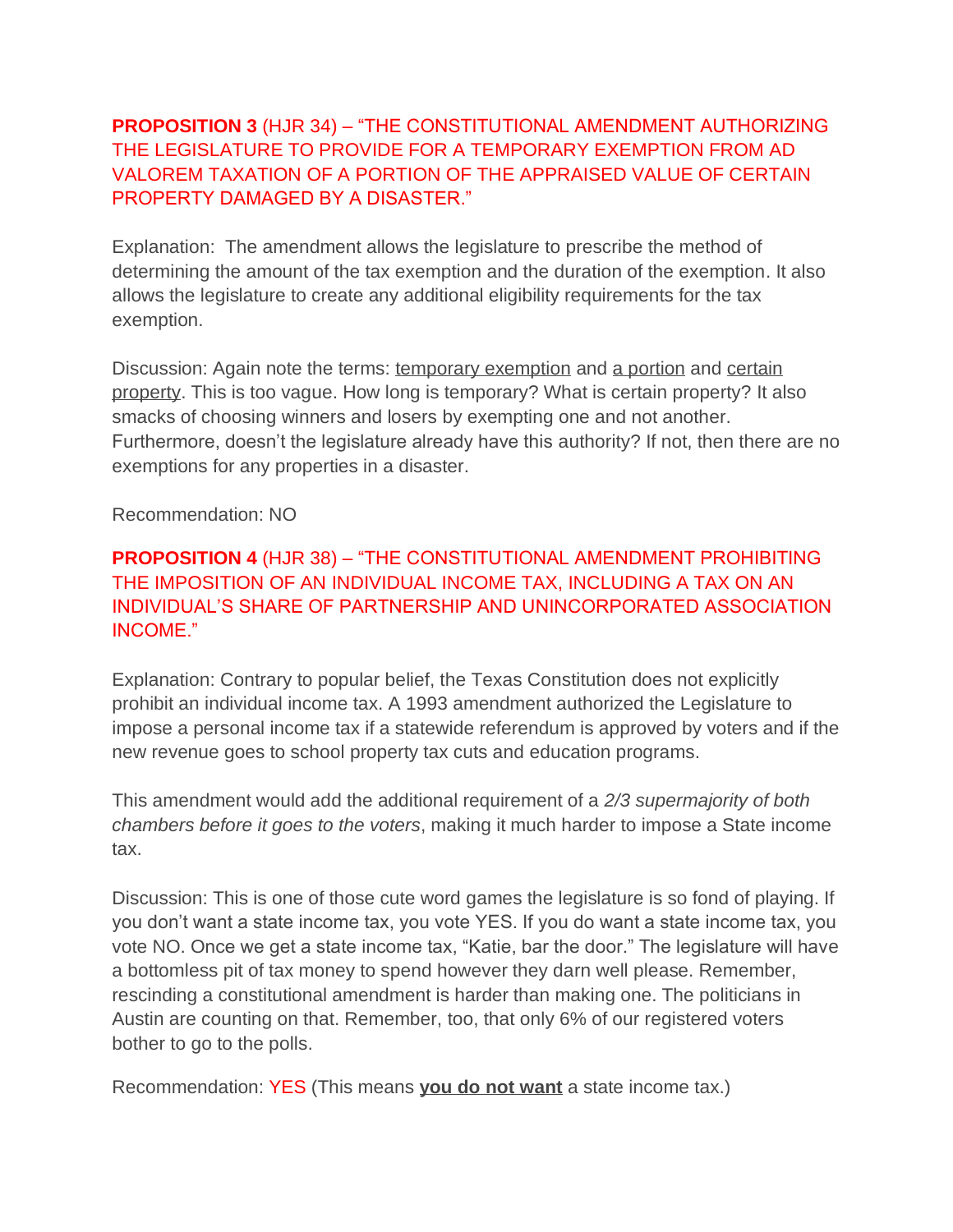**PROPOSITION 5** (SJR 24) – "THE CONSTITUTIONAL AMENDMENT DEDICATING THE REVENUE RECEIVED FROM THE EXISTING STATE SALES AND USE TAXES THAT ARE IMPOSED ON SPORTING GOODS TO THE TEXAS PARKS AND WILDLIFE DEPARTMENT AND THE TEXAS HISTORICAL COMMISSION TO PROTECT TEXAS' NATURAL AREAS, WATER QUALITY, AND HISTORY BY ACQUIRING, MANAGING, AND IMPROVING STATE AND LOCAL PARKS AND HISTORIC SITES WHILE NOT INCREASING THE RATE OF THE STATE AND USE OF TAXES."

Explanation: A specified portion of the tax revenue received from sales of sporting goods is supposed to go to the Texas Parks and Wildlife Department (TPWD) and the Texas Historical Commission (THC).

Currently, however, a significant portion of those funds is misappropriated by the Comptroller of Public Accounts to certify the biennial state budget, that is, balance the books.

Discussion: The intent of this amendment is to ensure all sales tax revenue from sporting good sales goes to the TPWD and THC. Good intent, but don't expect this amendment to make any difference. The Comptroller is not following the law now. There's no reason to think making it a constitutional amendment will make any difference. Remember, breaking a law is criminal and accountable. Violating the Constitution is not.

Recommendation: NO

## **PROPOSITION 6** (HJR 12) – "THE CONSTITUTIONAL AMENDMENT AUTHORIZING THE LEGISLATURE TO INCREASE BY \$3 BILLION THE MAXIMUM BOND AMOUNT AUTHORIZED FOR THE CANCER PREVENTION AND RESEARCH INSTITUTE OF TEXAS."

Explanation: This amendment increases the maximum bond amount for the Cancer Prevention and Research Institute of Texas (CPRIT) from \$3 billion to \$6 billion. CPRIT was created in 2007 to promote and fund cancer research in Texas. CPRIT uses bond proceeds to award grants for cancer research and prevention. Under the Texas Sunset Act, CPRIT expires in September 2023.

Discussion: There's a lot wrong with this proposal. \$6 billion debt to start with. Picking winners and losers is another. Who benefits from this? Mostly colleges and universities that are already flush with endowment funds. (Question: If Dr Z at Texas A&M were to win the Nobel Prize for a cancer cure, would he or she be required to give the prize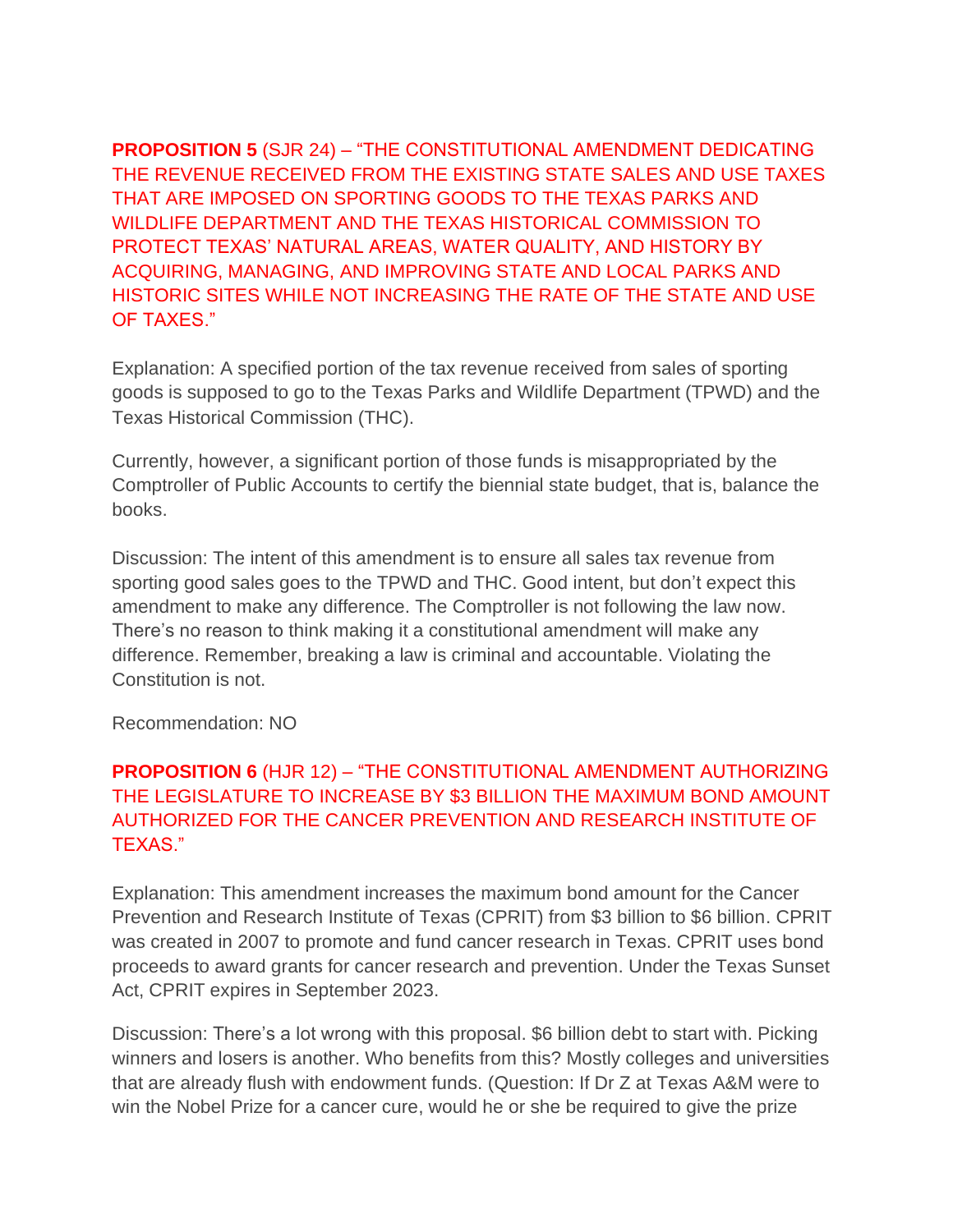money to the state for financing him or her?) Cancer research, while laudable, is not a state function. There are plenty of state obligations, like infrastructure, that would benefit from a \$3 billion or \$6 billion infusion.

Recommendation: NO

#### **PROPOSITION 7** (HJR 151) – "THE CONSTITUTIONAL AMENDMENT ALLOWING INCREASED DISTRIBUTIONS TO THE AVAILABLE SCHOOL FUND."

Explanation: This amendment increases the amount of money that can be transferred each year from the Permanent School Fund (equivalent to a savings account) year to the Available School Fund (the checking account) from \$300 million to \$600 million. It also allows the State Board of Education, the General Land Office, and other entities that manage revenue from land or other properties held in the permanent school fund to distribute certain revenue to the available school fund.

Discussion: Our schools don't have a funding problem. They have a spending problem. This amendment would make it easier for them to spend more and deplete the Permanent School Fund faster. On the surface this would not affect our school taxes, but when they have spent the available money, they'll be back for more—thus higher school taxes. This is a bad idea that will raise school taxes and ultimately lead to bankruptcy.

Recommendation: NO

#### **PROPOSITION 8** (HJR 4) – "THE CONSTITUTIONAL AMENDMENT PROVIDING FOR THE CREATION OF THE FLOOD INFRASTRUCTURE FUND TO ASSIST IN THE FINANCING OF DRAINAGE, FLOOD MITIGATION, AND FLOOD CONTROL PROJECTS."

Explanation: This amendment creates the flood infrastructure fund as a special fund in the state treasury, using money appropriated from the economic stabilization fund (Rainy Day Fund) to mitigate flood damage. It also authorizes the Texas Water Development Board to create separate accounts to seek the input of those most likely to be affected by a casualty to public and private property along the Gulf Coast. It would establish regional Flood Control Districts where necessary for counties to resolve joint flooding issues and provide funds to complete these projects.

Discussion: This authorizes raiding the Rainy Day Fund, establishing more bureaucracy and paying more consultants. All of this can be done through legislation. It doesn't require a constitutional amendment. Of course, then they would have to go on record for deleting the Rainy Day Fund.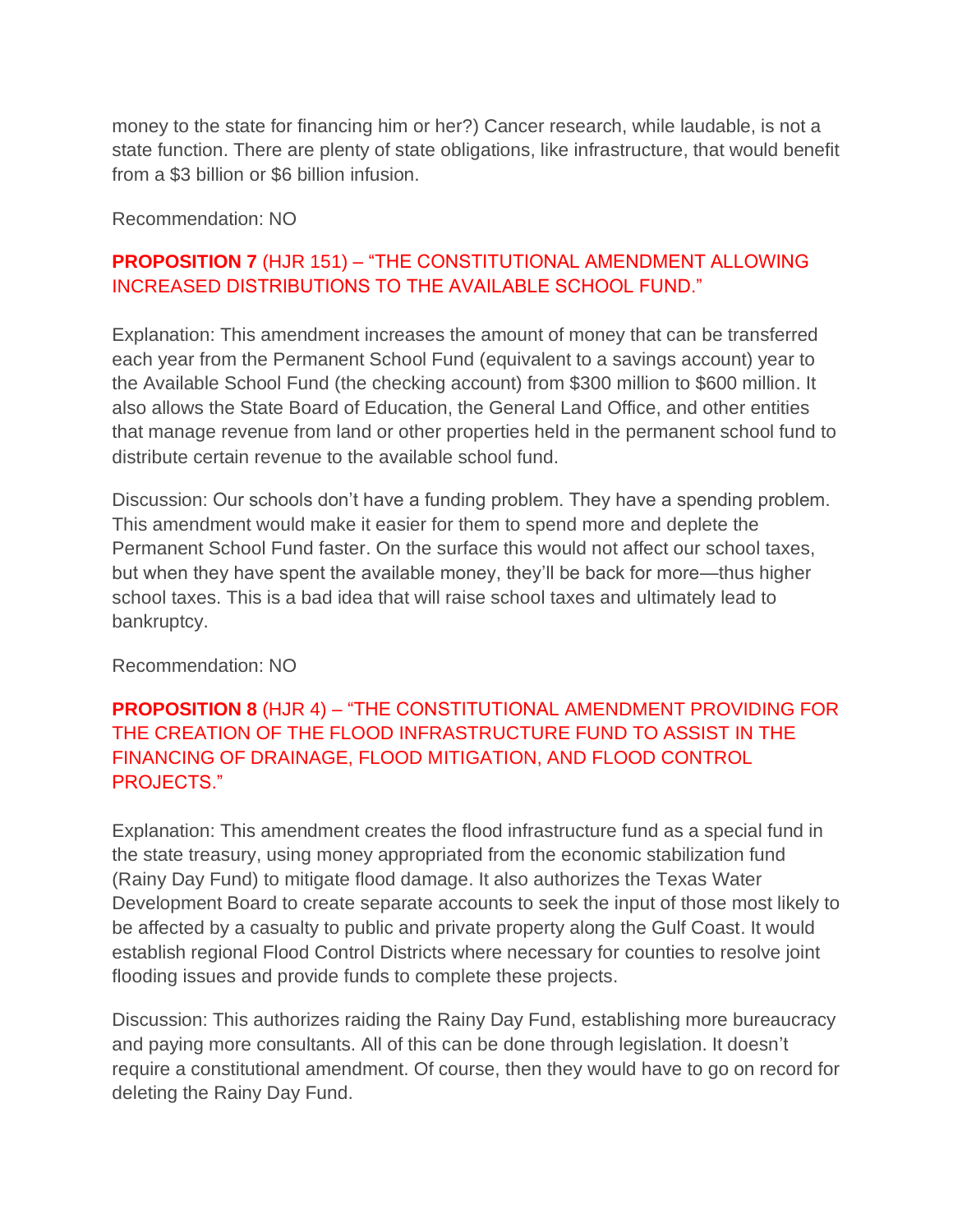#### Recommendation: NO

## **PROPOSITION 9** (HJR 95) – "THE CONSTITUTIONAL AMENDMENT AUTHORIZING THE LEGISLATURE TO EXEMPT FROM AD VALOREM TAXATION PRECIOUS METAL HELD IN A PRECIOUS METAL DEPOSITORY LOCATED IN THIS STATE."

Explanation: In 2015, during the Obama administration, the state created the Texas Bullion Depository, which is actually owned and operated by a private company, Lone Star Tangible Assets. This amendment authorizes the legislature to exempt privately owned precious metal stored there. Taxing these metals would first require that they be registered—a very bad idea.

Discussion: Private precious metals stored in the TBD are not currently being taxed, nor should they be. Taxes were paid on them when they were bought. They should not be taxed again. If you need a secure place to store them, that's your responsibility. Keep them out of government hands. Making them subject to taxation would also mean registering your ownership of then, a bad idea and a very slippery slope. A more reasonable change would be to abolish the Texas Bullion Depository, which is less than 10 yrs old.

#### Recommendation: YES

#### **PROPOSITION 10** (SJR 32) – "THE CONSTITUTIONAL AMENDMENT TO ALLOW THE TRANSFER OF A LAW ENFORCEMENT ANIMAL TO A QUALIFIED CARETAKER IN CERTAIN CIRCUMSTANCES."

Explanation: This amendment authorizes the legislature to allow a state agency or political subdivision to transfer a law enforcement animal to the animal's handler or another qualified caretaker at no cost, upon the animal's retirement or at another time if the transfer is determined to be in the animal's best interest.

Discussion: This is a no-brainer. Why is it even being considered for inclusion in the Texas Constitution? Legislation can and should cover this. Who would vote against it? This cheapens our constitution and shows our legislators to be shallow and petty. Okay, this puts dogs in our constitution. Do we put the cats in next time?

Recommendation: YES

#### **Summary**:

Proposition **1**: NO

Proposition **2**: NO